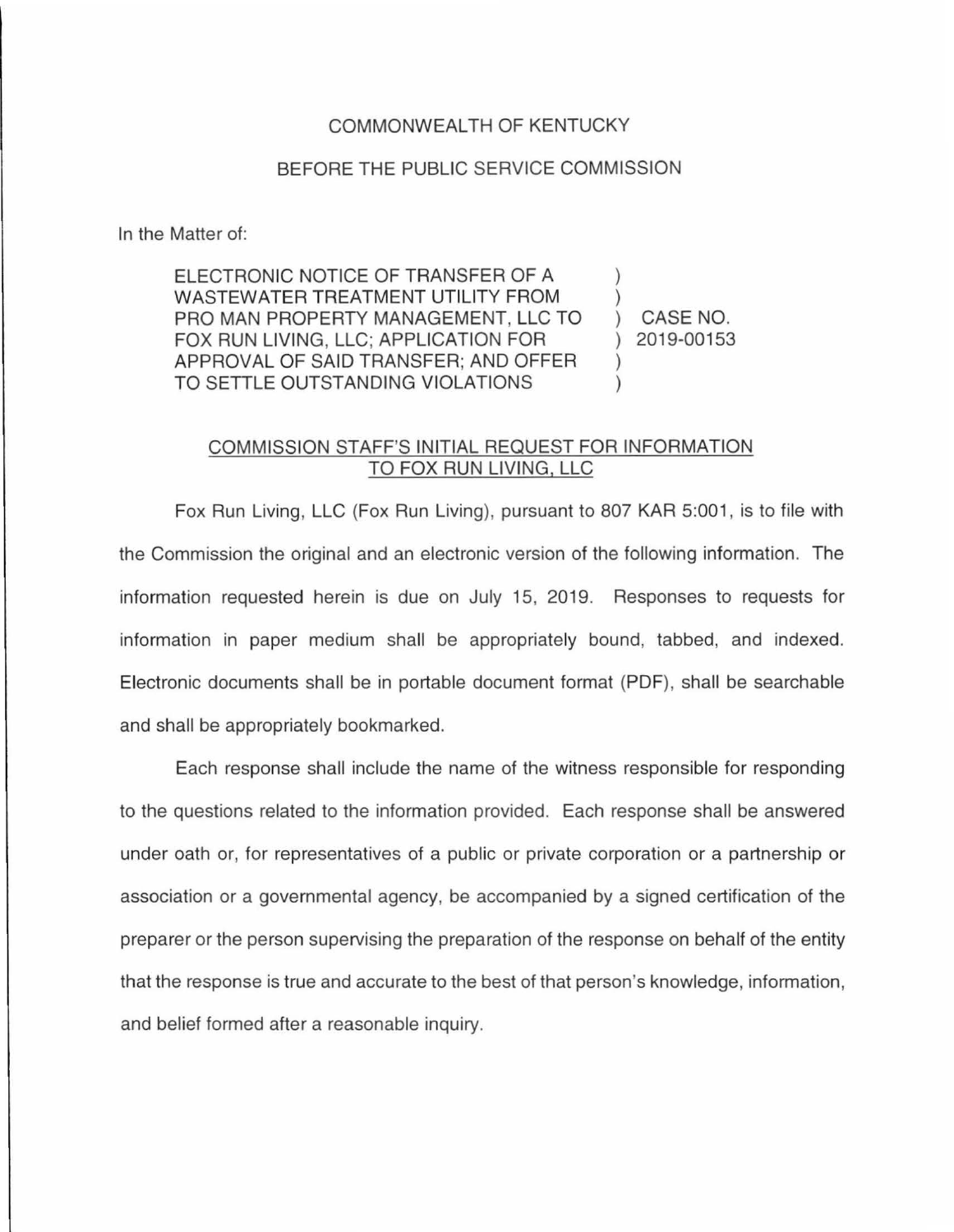Fox Run Living shall make timely amendment to any prior response if Fox Run Living obtains information which indicates that the response was incorrect when made or, though correct when made, is now incorrect in any material respect. For any request to which Fox Run Living fails or refuses to furnish all or part of the requested information, Fox Run Living shall provide a written explanation of the specific grounds for its failure to completely and precisely respond.

Careful attention shall be given to copied material to ensure that it is legible. When the requested information has been previously provided in this proceeding in the requested format, reference may be made to the specific location of that information in responding to this request. When applicable, the requested information shall be separately provided for total company operations and jurisdictional operations. When filing a paper containing personal information, Fox Run Living shall, in accordance with 807 KAR 5:001, Section 4(10), encrypt or redact the paper so that personal information cannot be read.

1. KRS 278.020(6) requires the Commission to find that the person acquiring a utility that is subject to its jurisdiction possess the financial, technical, and managerial abilities to provide reasonable service.

a. Describe Fox Run Living's technical ability and resources to manage and operate the wastewater treatment facilities acquired from Pro Man Property Management, LLC (Pro Man), including, but not limited to, its employment of or contractual arrangement for a qualified and certified operator for the system.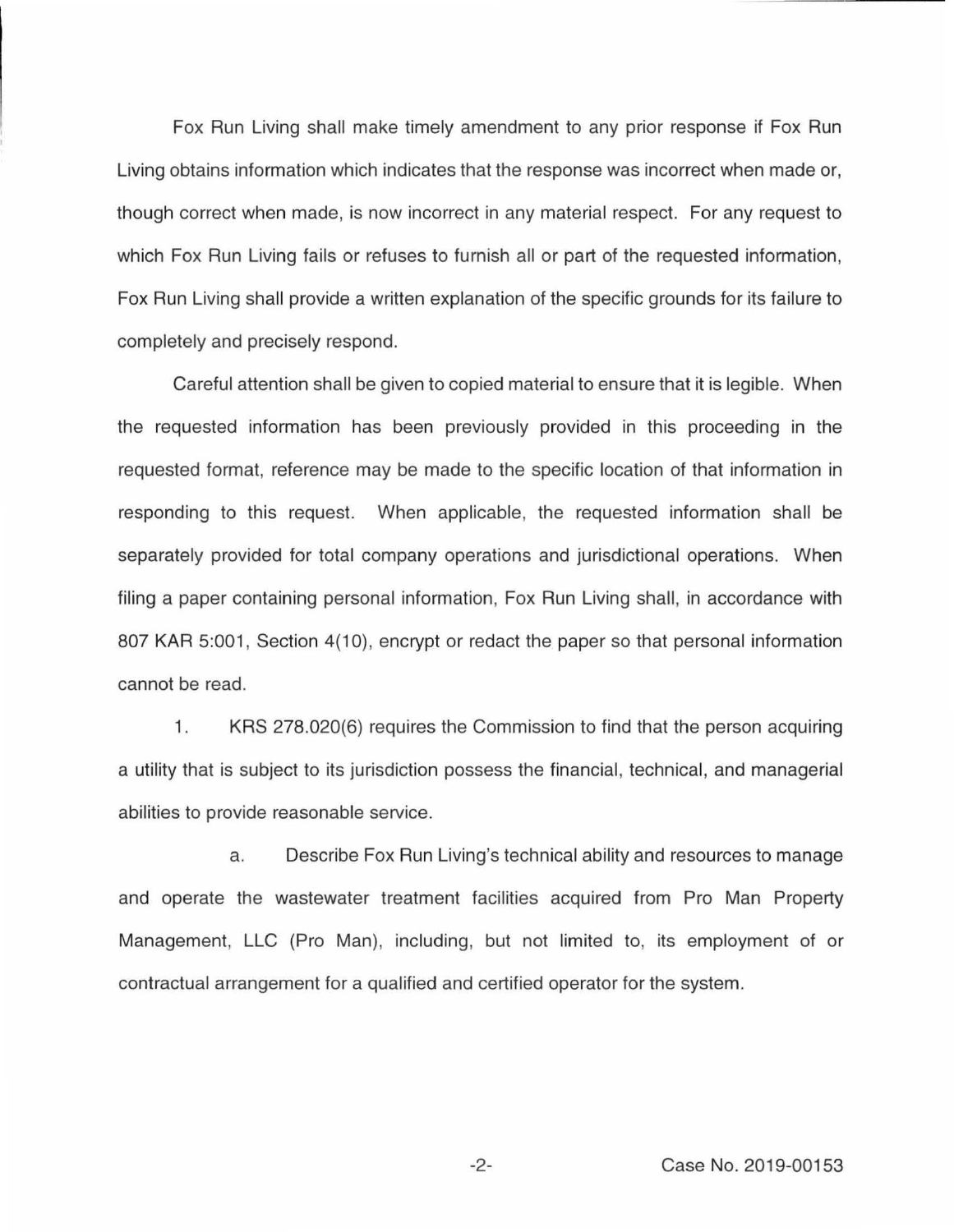b. Describe Fox Run Living's financial ability and resources to manage and operate the wastewater treatment facilities acquired Pro Man, including, but not limited to, available funds, lines of credit, loans, grants, or other financial support.

c. Describe Fox Run Living's management ability and resources to manage and operate the wastewater treatment facilities acquired from Pro Man.

2. Provide financial statements, tax returns, or other evidence of the financial integrity of Fox Run Living.

3. KRS 278.020(7) states that, in order to approve the transfer, the Commission must find that the proposed transaction "is to be made in accordance with law, for a proper purpose and is consistent with the public interest." Explain in detail how the transaction that transferred the Pro Man wastewater treatment facilities to Fox Run is in accordance with the law, for a proper purpose, and benefits the public.

4. Provide the journal entry that Fox Run Living used to record the acquisition of Pro Man.

5. Provide a copy of Fox Run Living's (Pro Man) balance sheet, income statement, and statement of retained earnings for the 12 months ending December 31 , 2018.

6. Provide a copy of all workpapers and assumptions used to determine the acquisition price of Pro Man.

7. Will the acquisition price paid by Fox Run Living become an obligation of the customers of the wastewater treatment facilities? If the acquisition price is to be "pushed down" onto the customers of the wastewater treatment facilities, enumerate in

-3- Case No. 2019-00153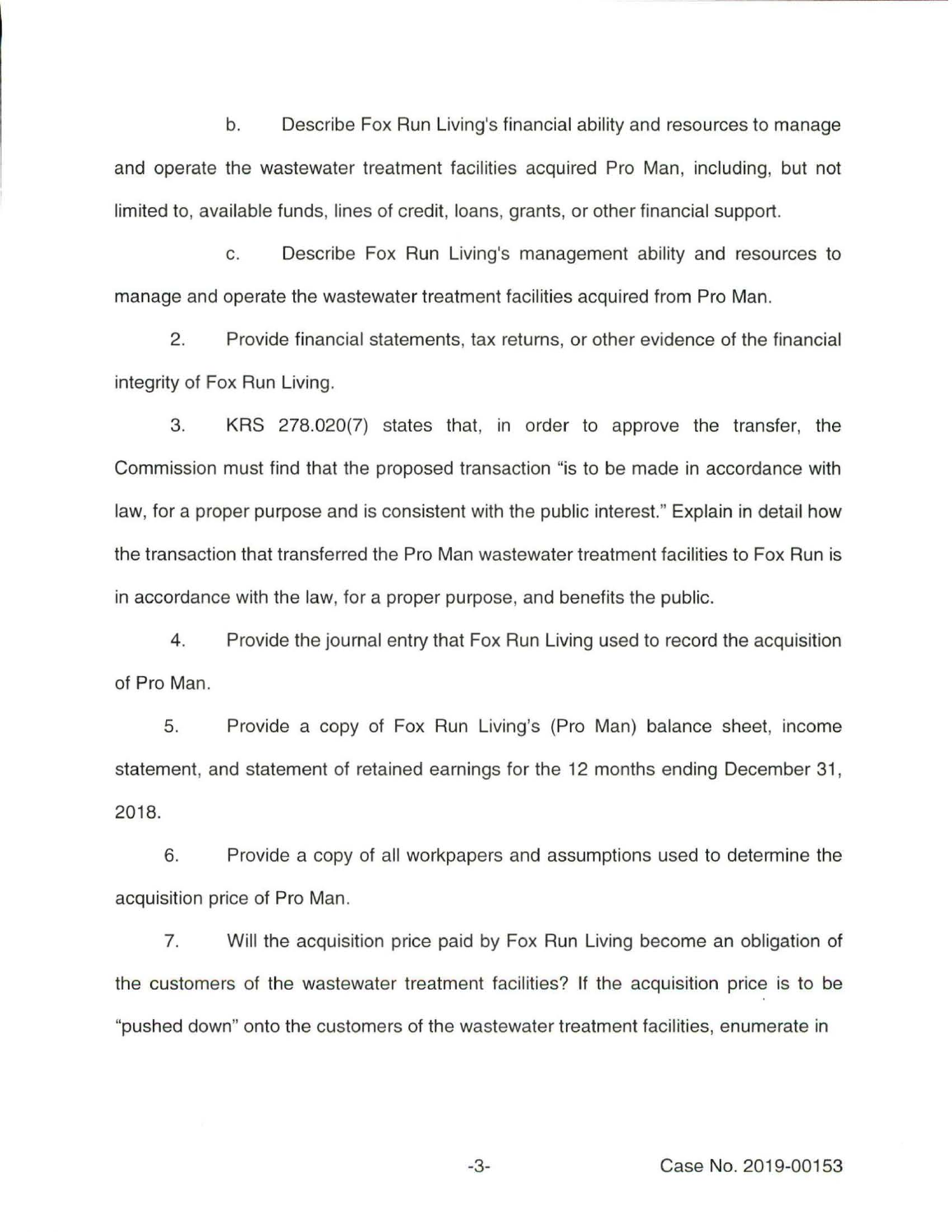detail the benefits to be received by those customers that could not be provided by Pro Man.

8. In paragraph 7 of its application, Fox Run Living provides brief descriptions of the capital projects that it has constructed since its acquisition of the wastewater treatment facilities from Pro Man. Provide an itemized list of the capital projects that Fox Run Living is referencing including a reason for each project, the cost to construct each project, and the source of funding used for each project.

9. Provide a duly authorized irrevocable Letter of Credit in the sum of \$10,000 with a minimum term of ten years that is payable to the PSC for use if the Commission, or someone on its behalf, needs to operate the wastewater facility.

10. Explain whether the funds of the wastewater treatment system will be accounted for separately from Fox Run Living's other businesses.

 $R, P$ unson

Gwen R. Pinson Executive Director Public Service Commission P.O. Box 615 Frankfort, KY 40602

DATED **JUL 0 2 2019** 

cc: Parties of Record